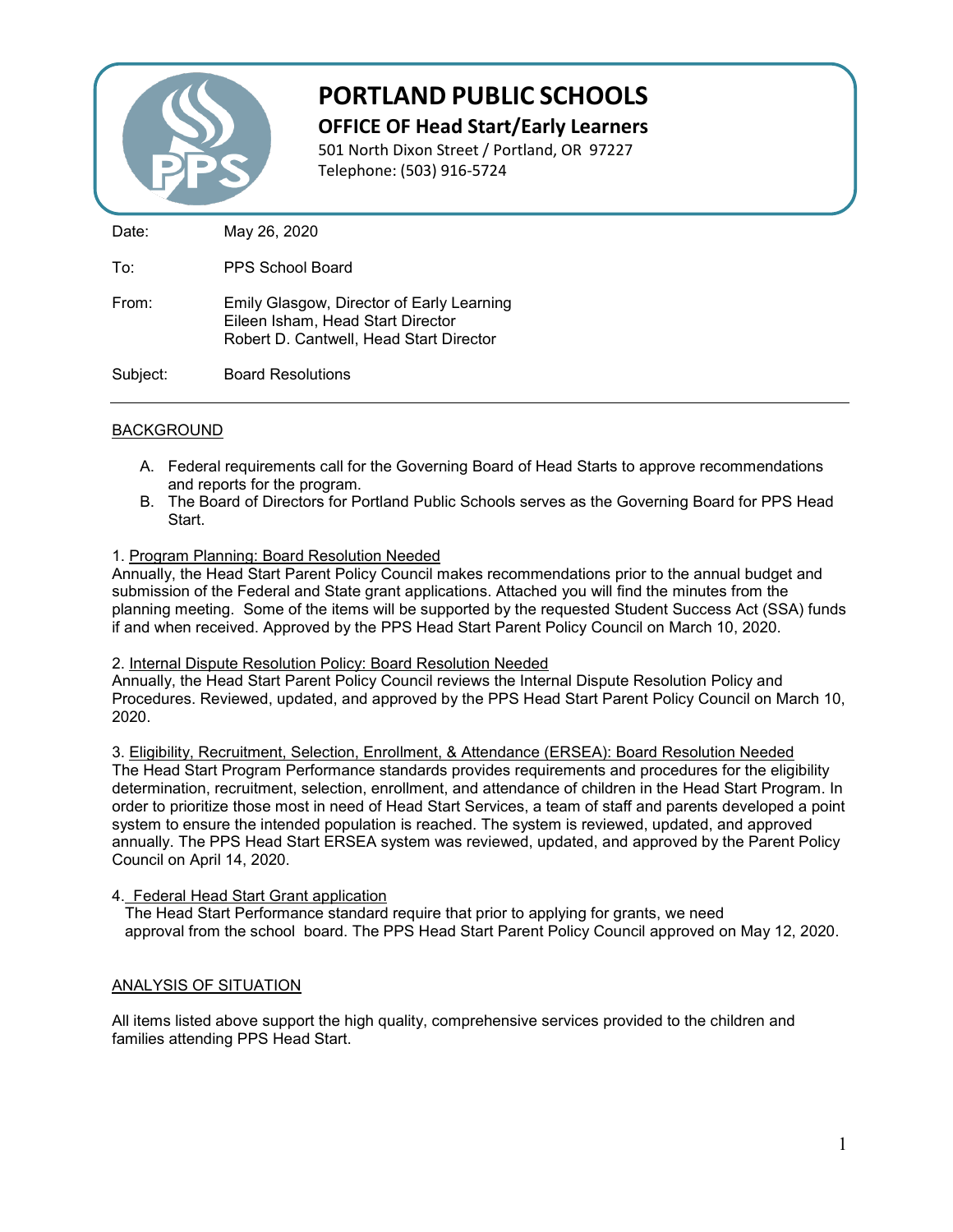## FISCAL IMPACT

- 1. Program planning helps determine Head Start funding priorities and guides funding decisions.
- 2. Internal Dispute Resolution Policy No financial impact
- 3. ERSEA No financial impact
- 4. Federal Head Start Application approval- \$5,618,686

#### COMMUNITY ENGAGEMENT (IF APPLICABLE)

PPS Head Start Parent Policy Council reviewed, provided input, and approved these actions/documents on March 10, 2020, April 14, 2020 and May 12, 2020 as noted above.

#### TIMELINE FOR IMPLEMENTATION / EVALUATION

The timeline for implementation will be the 2020-2021 school year.

#### BOARD OPTIONS WITH ANALYSIS

Board approval needed.

#### CONNECTION TO BOARD GOALS

The goal of PPS Head Start is to prepare the city's most diverse young children for successful transitions to kindergarten and beyond by leveraging each child's strengths, building their social competence, and developing school readiness skills.

Portland Public Schools' vision is this: Every student, every teacher, and every school succeeding. The school district's mission is that every student by name is prepared for college, career, and participation as an active community member, regardless of race, income, or zip code. The Board adopted the following four priorities for the 2018-19 school year to move the school district toward the above aspirations:

- Set a clear vision and strategic plan.
- Create equitable opportunities and outcomes for all students.
- Build management accountability systems and structures.
- Allocate budget, funding, and resources focused on improving outcomes for students.

#### All of the above items support the district's and School Board's vision and priorities.

#### STAFF RECOMMENDATION

Develop Board resolutions and obtain signature approval of the Board Chair of the attached documents.